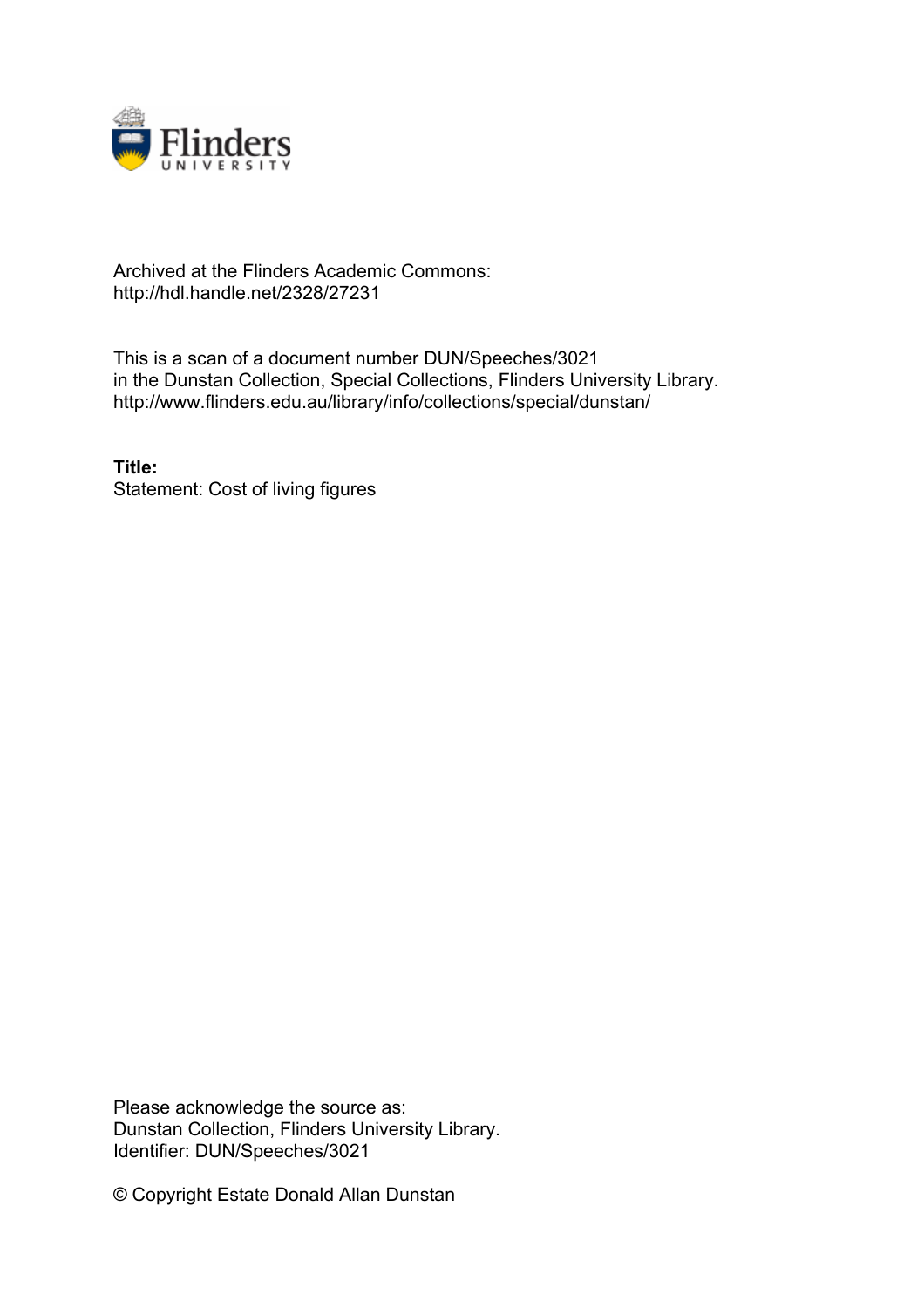**STATEMENT** 

**from the Premier** 

April 21, 1976 **Date. State Administration Centre,** 

**State Administration Centre, South Australia 5001 Embargo South Australia 5001** 

*SO\*,* 

## COST OF LIVING FIGURES

The Acting Premier, Mr. Des Corcoran, said the C.P.I. figures were moderately encouraging despite the above average rise in food prices.

 $\bar{f}$  figures show that in the last 12 months South Australia has maintained its lower cost situation. From the March quarter 1975 to the March quarter 1976 the cost of living in Adelaide rose 12%, compared with a national average of 13.4%, and rises of 13.6% in Sydney, 13.2% in Melbourne, 14.3% in Brisbane, 14.7% in Hobart, 14.2% in Perth and 15.1% in Canberra.

"In this latest quarter's figures, seasonal fluctuations in meat and potato prices, and higher cereal group prices, have given Adelaide an increase slightly above the national average.

"If the food groups are excluded, the rate of increase in the cost of living declined. Non food prices rose by 4.6% in the March quarter 1975, but the increase in non food prices for the March quarter this year was  $d = y^2 - 2, z^2 - z^3$ 

Mr. Corcoran said the 3% national rise was better than had been expected and would assist the continuation of indexation.

"If indexation is jeopardised, the cost to the community will be great.  $\,$ Australia cannot afford a return to the severe wages/prices spiral of 1974" .